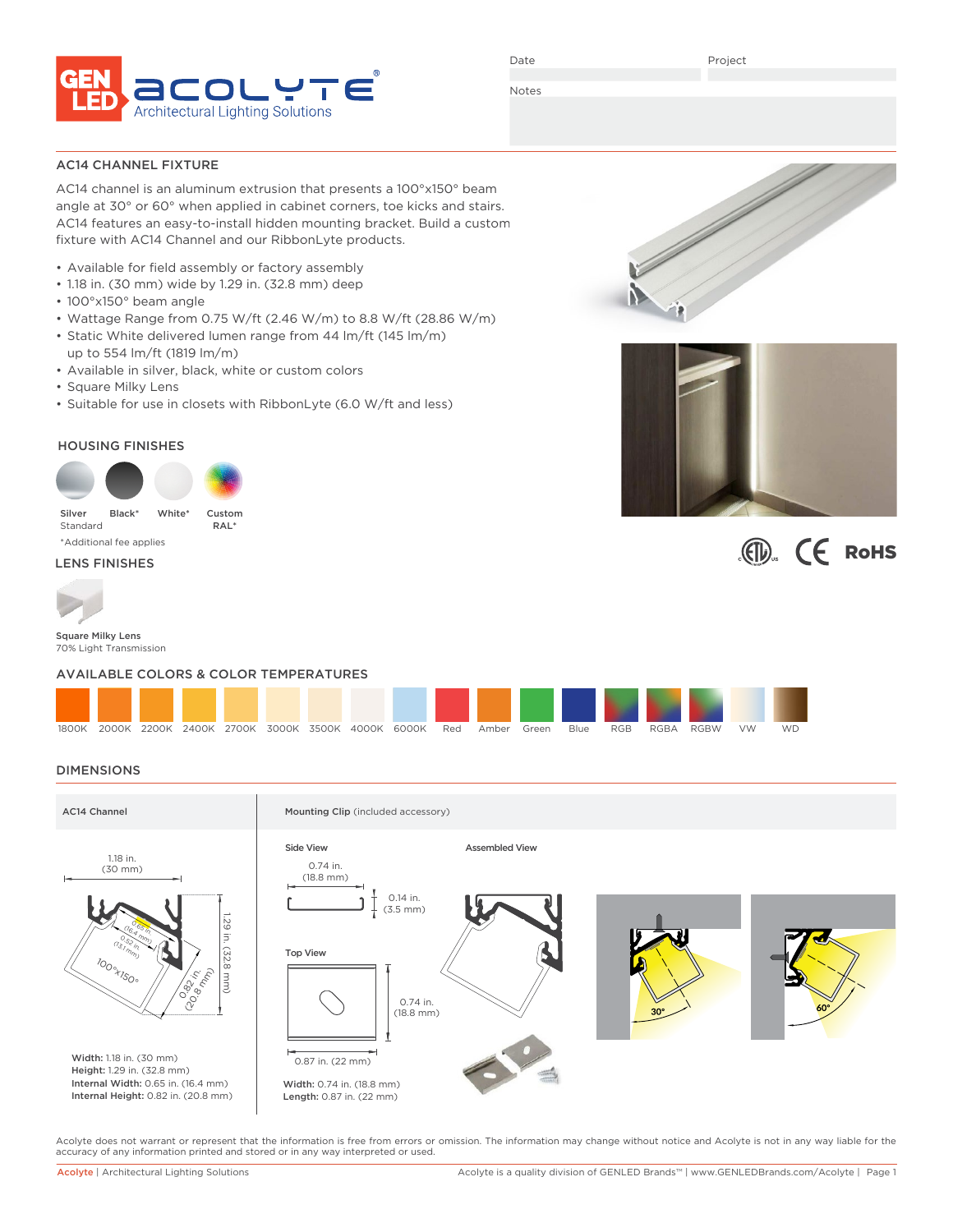

## SPECIFICATIONS

| Beam Angle                   | 100°x150°                                                                                                                                                                                                                                                                                                                                                                                                                                                                                                       |
|------------------------------|-----------------------------------------------------------------------------------------------------------------------------------------------------------------------------------------------------------------------------------------------------------------------------------------------------------------------------------------------------------------------------------------------------------------------------------------------------------------------------------------------------------------|
| Lens Type                    | Square Milky Lens                                                                                                                                                                                                                                                                                                                                                                                                                                                                                               |
| Length                       | Channel is sold by the foot and cut to your exact desired length. Required amount of mounting clips included.                                                                                                                                                                                                                                                                                                                                                                                                   |
| <b>Operating Voltage</b>     | 24V                                                                                                                                                                                                                                                                                                                                                                                                                                                                                                             |
| Dimming                      | MLV / 0-10 Volt / Lutron Hi-Lume 1% dimming LED drivers / Lutron VIVE code compliance available / ELV / DALI / DMX                                                                                                                                                                                                                                                                                                                                                                                              |
| <b>Operating Temperature</b> | -40° F to 158° F (-40° C to 70° C)                                                                                                                                                                                                                                                                                                                                                                                                                                                                              |
| Colors                       | 1800K, 2000K, 2200K, 2400K, 2700K, 3000K, 3500K, 4000K, 6000K, Red, Amber, Green, Blue, RGB, RGBW, RGBA, VW,<br>Warm Dim (1800K, 2000K, 2200K only available in IP20)                                                                                                                                                                                                                                                                                                                                           |
| CRI                          | 90+ CRI (Static white only)                                                                                                                                                                                                                                                                                                                                                                                                                                                                                     |
| Lamp Life                    | L70 at 50,000 Hours                                                                                                                                                                                                                                                                                                                                                                                                                                                                                             |
| MacAdam Ellipses (SDCM)      | 2-Step Binning (For Static White LEDs only)                                                                                                                                                                                                                                                                                                                                                                                                                                                                     |
| Certifications               | ETL Listed: UL 2108 Issued: 2004/02/27 Ed: 1 Rev: 2014/02/24 Low Voltage Lighting Systems<br>CSA C22.2#9.0 Issued: 1996/06/01 Ed: 1 (R2011) General Requirements for Luminaries;<br>with Gen. Inst. 1: 1997, Gen Inst. 2: 1998. ROHS compliant UL 2108 - Low Voltage Lighting Systems<br>UL 8750 - Light Emitting Diode (LED) Equipment for Use in Lighting Products UL 1598 / CSA 250.0-08 - Luminaires<br>Suitable for use in closets, compliant with NFPA® 70, NEC® Section 410.16 (A)(3) and 410.16 (C)(5). |

# ACCESSORIES (SEE PART NUMBERS AT STEP 4 ON PAGE 3)

### 180° Coupler



## Use both End Cap (A) and End Cap (B) for Channel and Square Milky Lens



Acolyte does not warrant or represent that the information is free from errors or omission. The information may change without notice and Acolyte is not in any way liable for the<br>accuracy of any information printed and sto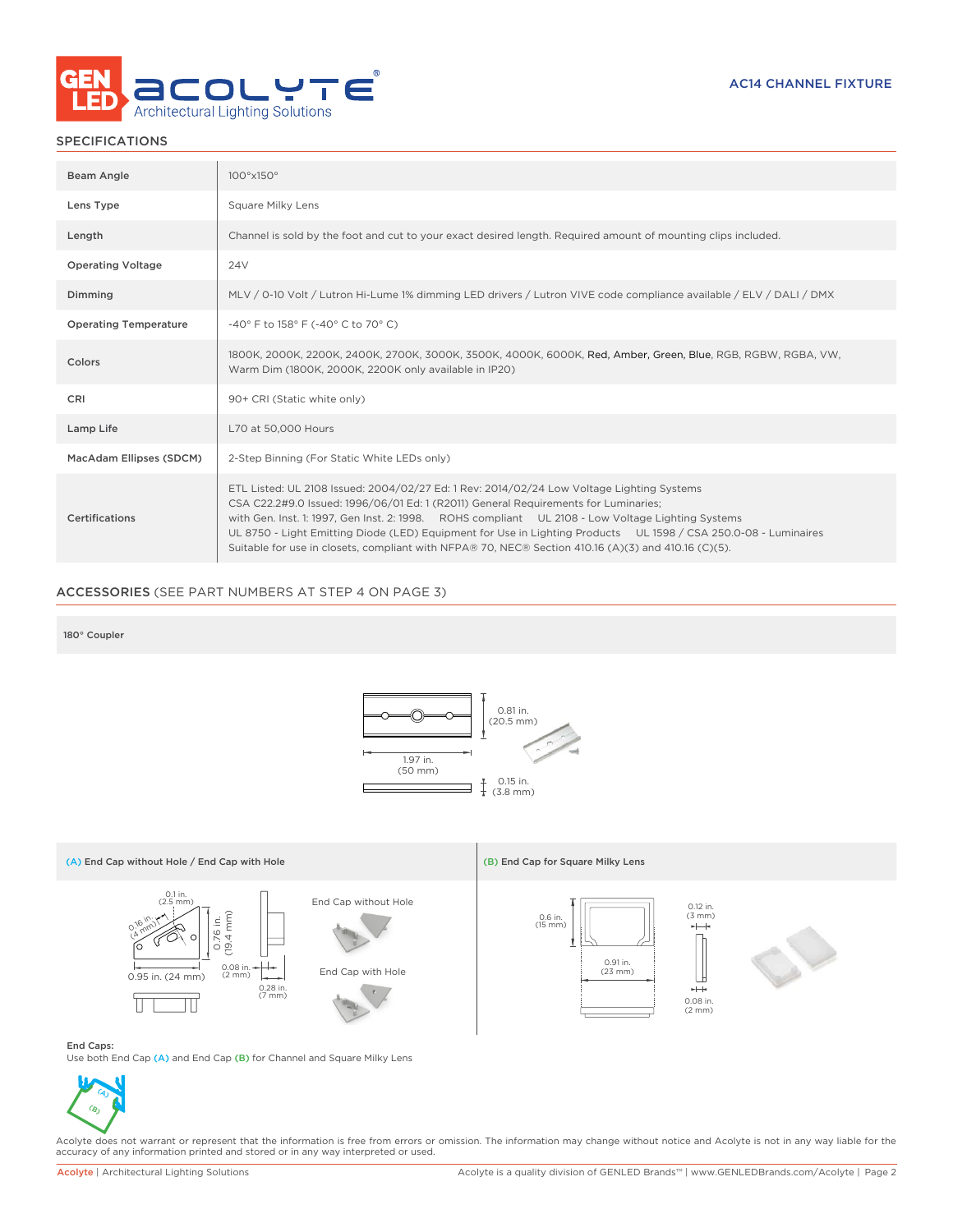

## ORDERING GUIDE  $\mathbf{k}$

| <b>STEP 1 &gt; Complete Channel Part Number</b> |                                               |                      |                                   |
|-------------------------------------------------|-----------------------------------------------|----------------------|-----------------------------------|
| <b>CHANNEL</b>                                  | LENS                                          | <b>HOUSING COLOR</b> |                                   |
| CHAC14                                          | <b>SM</b>                                     |                      |                                   |
| CHAC14 - AC14 Channel                           | <b>SM</b> - Square Milky Lens                 | SV - Silver          | WH - White                        |
|                                                 |                                               | <b>BK</b> - Black    | Consult factory for custom colors |
|                                                 | <b>STEP 2 Complete RibbonLyte Part Number</b> |                      |                                   |

| <b>CATEGORY</b>                             | CRI                                                                    | <b>RIBBON TYPE &amp; IP RATING</b>  |            |                                              |                                                        |                                        |  |  |  |  |
|---------------------------------------------|------------------------------------------------------------------------|-------------------------------------|------------|----------------------------------------------|--------------------------------------------------------|----------------------------------------|--|--|--|--|
| <b>RB</b>                                   |                                                                        |                                     |            |                                              |                                                        |                                        |  |  |  |  |
| RB - RibbonLyte                             | 0 - Static Color, Color Changing                                       | SWS220 - Static White Series 2 IP20 |            | <b>RGB20 - RGB IP20</b>                      |                                                        | VWS220 - VW Series 2 IP20              |  |  |  |  |
|                                             | 90 - 90+ CRI Static White                                              | SWS265 - Static White Series 2 IP65 |            | <b>RGB65 - RGB IP65</b>                      |                                                        | VWS265 - VW Series 2 IP65              |  |  |  |  |
|                                             | NOTE: To ensure waterproofing standards are met, IP65                  | SCS220 - Static Color Series 2 IP20 |            | RGBWA20 - RGBW/A IP20                        |                                                        | WD20 - Warm Dim IP20                   |  |  |  |  |
| RibbonLyte can NOT be cut in the field.     |                                                                        | SCS265 - Static Color Series 2 IP65 |            | RGBWA65 - RGBW/A IP65                        |                                                        | WD65 - Warm Dim IP65                   |  |  |  |  |
| <b>WATTAGE</b>                              |                                                                        |                                     | COLOR      |                                              |                                                        |                                        |  |  |  |  |
|                                             |                                                                        |                                     |            |                                              |                                                        |                                        |  |  |  |  |
|                                             | 0.75 - 0.75 W/ft (2.46 W/m - Static White, Static Color)               |                                     | 18 - 1800K | RGB - Red, Green, Blue                       |                                                        |                                        |  |  |  |  |
| 1.0 - 1.0 W/ft $(3.3 W/m - Variable White)$ |                                                                        |                                     | 20 - 2000K | RGB30 - Red, Green, Blue + 3000K             |                                                        |                                        |  |  |  |  |
|                                             | 1.5 - 1.5 W/ft (4.9 W/m - Static White, Static Color)                  |                                     | 22 - 2200K | RGB40 - Red, Green, Blue + 4000K (5.5W only) |                                                        |                                        |  |  |  |  |
|                                             | 2.2 - 2.2 W/ft (7.2 W/m - Static White, Static Color, RGB)             |                                     | 24 - 2400K | RGB60 - Red, Green, Blue + 6000K             |                                                        |                                        |  |  |  |  |
|                                             | 3.0 - 3.0 W/ft (9.8 W/m - Static White, Static Color, Variable White)  |                                     | 27 - 2700K | RGBA - Red, Green, Blue + Amber              |                                                        |                                        |  |  |  |  |
|                                             | 4.4 - 4.4 W/ft (14.4 W/m - Static White, Static Color, RGB, RGBW/RGBA) |                                     | 30 - 3000K | VW - Variable White                          |                                                        |                                        |  |  |  |  |
|                                             | 5.0 - 5.0 W/ft (16.4 W/m - Static White, Static Color)                 |                                     | 35 - 3500K | 2920 - Warm Dim 2900K-2000K (IP20)           |                                                        |                                        |  |  |  |  |
| 5.2 - 5.2 W/ft (17.1 W/m - Warm Dim)        |                                                                        |                                     | 40 - 4000K |                                              | 2721 - Warm Dim 2900K-2000K (IP65)                     |                                        |  |  |  |  |
| 5.5 - 5.5 W/ft (18.0 W/m - RGBW/RGBA)       |                                                                        |                                     | 60 - 6000K | $Z$ - Undecided**                            |                                                        |                                        |  |  |  |  |
|                                             | 6.0 - 6.0 W/ft (19.7 W/m - Static White, Static Color, Variable White) |                                     | $R - Red$  |                                              | ** For quotes only. Must be chosen before final order. |                                        |  |  |  |  |
|                                             |                                                                        |                                     | A - Amber  |                                              |                                                        |                                        |  |  |  |  |
|                                             |                                                                        |                                     | G - Green  |                                              |                                                        |                                        |  |  |  |  |
|                                             |                                                                        |                                     | $B - Blue$ |                                              |                                                        |                                        |  |  |  |  |
|                                             | <b>CONNECTION OPTIONS</b> (See diagrams on the right)                  | Custom Length (ft.)                 |            | 2.<br>1. (Default)                           | 3.                                                     | 4.                                     |  |  |  |  |
|                                             |                                                                        |                                     |            |                                              |                                                        | 61 d Vəl                               |  |  |  |  |
| 1 - End Feed Bare Wire Connection           | 4 - End Feed with IP67 Male Coupler                                    |                                     |            | Wire Length for 1, 2, 3:                     |                                                        | Wire Length for 4:                     |  |  |  |  |
| 2 - Back Feed Bare Wire Connection          | 5 - Soldered Daisy Chain                                               |                                     |            | Standard 12 in. / Custom up to 20 feet       |                                                        | Standard 12 in. / Custom up to 20 feet |  |  |  |  |
| 3 - Side Feed Bare Wire Connection          | 6 - Daisy Chain With IP67 Couplers                                     |                                     | 5.         |                                              | 6.                                                     | gii dib                                |  |  |  |  |
|                                             |                                                                        |                                     |            |                                              |                                                        |                                        |  |  |  |  |



ASSEMBLY OPTION LENGTH (Standard factory assembled length up to 78 in. / 2 m)

FI - Field Assembly

FA - Factory Assembly



ACCESSORIES

CHCOUP180AS30SV - 180° Coupler Silver

Wire Length for 6: Standard 3 in. / Custom up to 18 in.

Wire Length for 5: Standard 3 in. / Custom up to 3 feet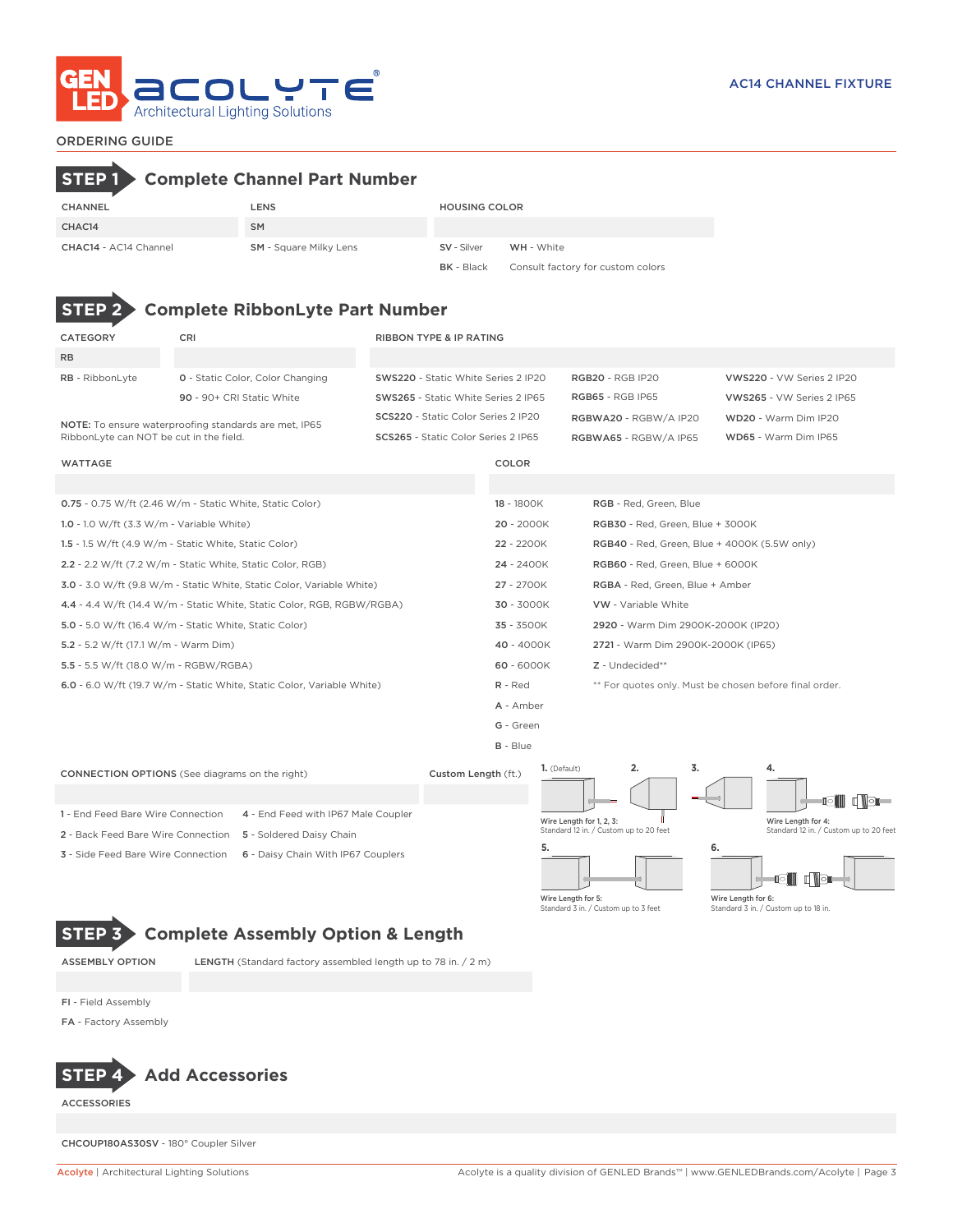

# RIBBONLYTE SPECIFICATIONS & COMPATIBILITY

| <b>Available Wattages</b>               | Cuttable<br>Length               | LED<br>Pitch               | Color<br>Temp.                                                                | Im/W<br>without Lens                                          | <b>Delivered Lumens</b><br>with Square Milky Lens                                                                         | Max<br>Length                                                  | Compatible<br>with Channel |              |             |
|-----------------------------------------|----------------------------------|----------------------------|-------------------------------------------------------------------------------|---------------------------------------------------------------|---------------------------------------------------------------------------------------------------------------------------|----------------------------------------------------------------|----------------------------|--------------|-------------|
|                                         |                                  |                            |                                                                               |                                                               | (lm/ft / lm/m)                                                                                                            |                                                                | <b>IP20</b>                | <b>IP65</b>  | <b>IP68</b> |
| 0.75<br><b>Static White</b><br>Series 2 | 1.97 in.<br>$(50$ mm $)$         | 48 LEDs/ft<br>(160 LEDs/m) | 1800K<br>2000K<br>2200K<br>2400K<br>2700K<br>3000K<br>3500K<br>4000K<br>6000K | 84<br>99<br>109<br>113<br>123<br>123<br>130<br>134<br>131     | 44/145<br>52/171<br>57 / 188<br>59 / 195<br>65 / 212<br>65 / 212<br>68 / 224<br>70 / 231<br>69 / 226                      | IP20:<br>49 ft<br>(15 m)<br>IP65:<br>32.8 ft<br>(10 m)         | ✓                          | $\checkmark$ |             |
| 1.5<br><b>Static White</b><br>Series 2  | 1.97 in.<br>$(50$ mm $)$         | 48 LEDs/ft<br>(160 LEDs/m) | 1800K<br>2000K<br>2200K<br>2400K<br>2700K<br>3000K<br>3500K<br>4000K<br>6000K | 84<br>98<br>109<br>113<br>123<br>123<br>129<br>134<br>131     | 88 / 289<br>103 / 338<br>114 / 375<br>119 / 389<br>129 / 424<br>129 / 424<br>135 / 444<br>141 / 462<br>138 / 451          | IP20:<br>49 ft<br>(15 m)<br>IP65:<br>32.8 ft<br>(10 m)         | $\checkmark$               | $\checkmark$ |             |
| 2.2<br><b>Static White</b><br>Series 2  | 1.97 in.<br>$(50$ mm $)$         | 48 LEDs/ft<br>(160 LEDs/m) | 1800K<br>2000K<br>2200K<br>2400K<br>2700K<br>3000K<br>3500K<br>4000K<br>6000K | 83<br>96<br>106<br>111<br>120<br>122<br>127<br>133<br>128     | 128 / 419<br>148 / 485<br>163 / 536<br>171 / 561<br>185 / 606<br>188 / 616<br>196 / 642<br>205 / 672<br>197 / 647         | IP20:<br>42 ft<br>(12.8 m)<br>IP65:<br>32.8 ft<br>(10 m)       | $\checkmark$               | ✓            |             |
| 3.0<br><b>Static White</b><br>Series 2  | 1.97 in.<br>$(50$ mm $)$         | 48 LEDs/ft<br>(160 LEDs/m) | 1800K<br>2000K<br>2200K<br>2400K<br>2700K<br>3000K<br>3500K<br>4000K<br>6000K | 84<br>98<br>108<br>109.8<br>122.9<br>130<br>133<br>133<br>128 | 176 / 579<br>206 / 675<br>227 / 744<br>231 / 756<br>258 / 847<br>273 / 896<br>279 / 916<br>279 / 916<br>269 / 882         | IP20:<br>36 ft<br>(11 m)<br>IP65:<br>32.8 ft<br>(10 m)         | $\checkmark$               | $\checkmark$ |             |
| 4.4<br><b>Static White</b><br>Series 2  | 1.97 in.<br>$(50$ mm $)$         | 48 LEDs/ft<br>(160 LEDs/m) | 1800K<br>2000K<br>2200K<br>2400K<br>2700K<br>3000K<br>3500K<br>4000K<br>6000K | 81<br>95<br>105<br>109<br>122<br>129<br>132<br>132<br>126     | 249 / 818<br>293 / 960<br>323 / 1061<br>336 / 1101<br>376 / 1233<br>397 / 1304<br>407 / 1334<br>407 / 1334<br>388 / 1273  | 28 ft 4 in.<br>(8.64 m)                                        | $\checkmark$               | ✓            |             |
| 5.0<br><b>Static White</b><br>Series 2  | 1.4 in.<br>$(35.7 \, \text{mm})$ | 68 LEDs/ft<br>(224 LEDs/m) | 1800K<br>2000K<br>2200K<br>2400K<br>2700K<br>3000K<br>3500K<br>4000K<br>6000K | 83<br>98<br>107<br>110<br>123<br>130<br>133<br>133<br>127     | 291 / 953<br>343 / 1125<br>375 / 1229<br>384 / 1261<br>430 / 1411<br>455 / 1493<br>466 / 1527<br>466 / 1527<br>445 / 1458 | IP20:<br>33 ft 4 in.<br>(10.1 m)<br>IP65:<br>32.8 ft<br>(10 m) | $\checkmark$               | $\checkmark$ |             |

Acolyte | Architectural Lighting Solutions **Acolyte is a quality division of GENLED Brands™** | www.GENLEDBrands.com/Acolyte | Page 4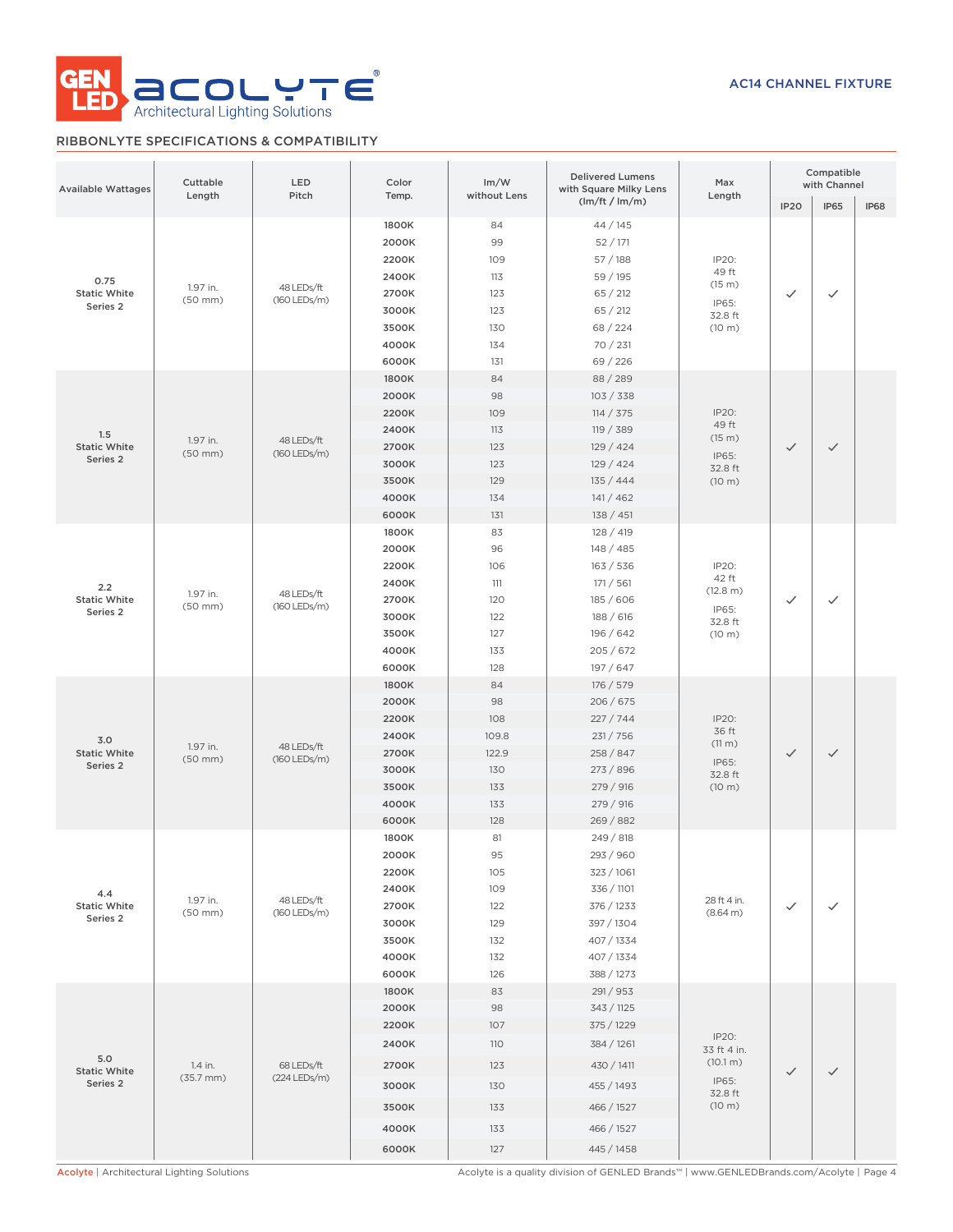

# RIBBONLYTE SPECIFICATIONS & COMPATIBILITY

| <b>Available Wattages</b>         | Cuttable<br>Length               | LED<br>Pitch                  | Color<br>Temp.        | Im/W<br>without Lens | <b>Delivered Lumens</b><br>with Square Milky Lens<br>(lm/ft / lm/m) | Max<br>Length     | IP <sub>20</sub> | Compatible<br>with Channel<br><b>IP65</b> | <b>IP68</b> |
|-----------------------------------|----------------------------------|-------------------------------|-----------------------|----------------------|---------------------------------------------------------------------|-------------------|------------------|-------------------------------------------|-------------|
|                                   |                                  |                               | 1800K<br>2000K        | 82<br>95             | 344 / 1130<br>399 / 1309                                            |                   |                  |                                           |             |
|                                   |                                  |                               | 2200K                 | 106                  | 445 / 1461                                                          |                   |                  |                                           |             |
| 6.0                               |                                  |                               | 2400K                 | 109                  | 458 / 1502                                                          |                   |                  |                                           |             |
| <b>Static White</b>               | 1.4 in.<br>$(35.7 \, \text{mm})$ | 68 LEDs/ft<br>(224 LEDs/m)    | 2700K                 | 122                  | 512 / 1681                                                          | 28 ft<br>(8.5 m)  | $\checkmark$     | $\checkmark$                              |             |
| Series 2                          |                                  |                               | 3000K                 | 129                  | 542 / 1778                                                          |                   |                  |                                           |             |
|                                   |                                  |                               | 3500K                 | 132                  | 554 / 1819                                                          |                   |                  |                                           |             |
|                                   |                                  |                               | 4000K                 | 132                  | 554 / 1819                                                          |                   |                  |                                           |             |
|                                   |                                  |                               | 6000K                 | 126                  | 529 / 1736                                                          |                   |                  |                                           |             |
|                                   |                                  |                               | Red                   | 41                   | 22/71                                                               | IP20:             |                  |                                           |             |
| 0.75<br><b>Static Color</b>       | 1.97 in.                         | 48 LEDs/ft                    | Green                 | 175                  | 92 / 301                                                            | 49 ft<br>(15 m)   | $\checkmark$     | $\checkmark$                              |             |
| Series 2                          | $(50$ mm $)$                     | (160 LEDs/m)                  | Blue                  | 19                   | 10/33                                                               | IP65:<br>32.8 ft  |                  |                                           |             |
|                                   |                                  |                               | Amber                 | 34                   | 18/59                                                               | (10 m)            |                  |                                           |             |
|                                   |                                  |                               | Red                   | 42                   | 44 / 145                                                            | IP20:             |                  |                                           |             |
| 1.5<br><b>Static Color</b>        | 1.97 in.                         | 48 LEDs/ft                    | Green                 | 160                  | 168 / 551                                                           | 49 ft<br>(15 m)   | $\checkmark$     | $\checkmark$                              |             |
| Series 2                          | $(50$ mm $)$                     | (160 LEDs/m)                  | Blue                  | 18                   | 19/62                                                               | IP65:<br>32.8 ft  |                  |                                           |             |
|                                   |                                  |                               | Amber                 | 34                   | 36 / 117                                                            | (10 m)            |                  |                                           |             |
|                                   |                                  |                               | Red                   | 42                   | 65 / 212                                                            | IP20:             |                  |                                           |             |
| 2.2<br><b>Static Color</b>        | 1.97 in.                         | 48 LEDs/ft                    | Green                 | 145                  | 223 / 733                                                           | 42 ft<br>(12.8 m) | $\checkmark$     | $\checkmark$                              |             |
| Series <sub>2</sub>               | $(50$ mm $)$                     | (160 LEDs/m)                  | Blue                  | 18                   | 28/91                                                               | IP65:<br>32.8 ft  |                  |                                           |             |
|                                   |                                  |                               | Amber                 | 34                   | 52/172                                                              | (10 m)            |                  |                                           |             |
|                                   |                                  |                               | Red                   | 40                   | 84 / 267                                                            |                   |                  |                                           |             |
| 3.0<br><b>Static Color</b>        | 1.97 in.                         | 48 LEDs/ft<br>(160 LEDs/m)    | Green                 | 127                  | 267 / 875                                                           | 32.8 ft           | $\checkmark$     | $\checkmark$                              |             |
| Series 2                          | $(50$ mm $)$                     |                               | Blue                  | 25                   | 53 / 172                                                            | (10 m)            |                  |                                           |             |
|                                   |                                  |                               | Amber                 | 29                   | 61/200                                                              |                   |                  |                                           |             |
|                                   |                                  |                               | Red                   | 38                   | 117 / 384                                                           |                   |                  |                                           |             |
| 4.4<br><b>Static Color</b>        | 1.97 in.                         | 48 LEDs/ft<br>(160 LEDs/m)    | Green                 | 117                  | 360 / 1182                                                          | 29 ft             | $\checkmark$     | $\checkmark$                              |             |
| Series 2                          | $(50$ mm $)$                     |                               | Blue                  | 24                   | 74 / 243                                                            | (8.8 m)           |                  |                                           |             |
|                                   |                                  |                               | Amber                 | 25                   | 77/253                                                              |                   |                  |                                           |             |
|                                   |                                  | 68 LEDs/ft<br>(224 LEDs/m)    | Red                   | 37                   | 130 / 425                                                           |                   |                  |                                           |             |
| 5.0<br><b>Static Color</b>        | 1.4 in.                          |                               | Green                 | 116                  | 406 / 1332                                                          | 30 ft             | $\checkmark$     | $\checkmark$                              |             |
| Series 2                          | $(35.7 \, \text{mm})$            |                               | Blue                  | 24                   | 84 / 276                                                            | (9.14 m)          |                  |                                           |             |
|                                   |                                  |                               | Amber                 | 26                   | 91 / 299                                                            |                   |                  |                                           |             |
|                                   |                                  |                               | Red                   | 37                   | 155 / 510                                                           |                   |                  |                                           |             |
| 6.0<br><b>Static Color</b>        | 1.4 in.                          | 68 LEDs/ft                    | Green                 | 113                  | 475 / 1557                                                          | 28 ft             | $\checkmark$     | $\checkmark$                              |             |
| Series 2                          | $(35.7 \, \text{mm})$            | (224 LEDs/m)                  | Blue                  | 23                   | 97 / 317                                                            | (8.5 m)           |                  |                                           |             |
|                                   |                                  |                               | Amber                 | 24                   | 101 / 331                                                           |                   |                  |                                           |             |
| 1.0<br>Variable White<br>Series 2 | 1.97 in.<br>$(50$ mm $)$         | 42 LEDs/ft (140<br>$LEDs/m$ ) | 2000K<br>$+$<br>6500K | 85                   | 60 / 195                                                            | 32.8 ft<br>(10 m) | $\checkmark$     | $\checkmark$                              |             |
| 3.0<br>Variable White<br>Series 2 | 1.97 in.<br>$(50$ mm $)$         | 42 LEDs/ft (140<br>$LEDs/m$ ) | 2000K<br>$+$<br>6500K | 80                   | 168 / 551                                                           | 32.8 ft<br>(10 m) | $\checkmark$     | $\checkmark$                              |             |
| 6.0<br>Variable White<br>Series 2 | 1.97 in.<br>$(50$ mm $)$         | 42 LEDs/ft (140<br>LEDs/m)    | 2000K<br>$+$<br>6500K | 75                   | 315 / 1033                                                          | 32.8 ft<br>(10 m) | $\checkmark$     | $\checkmark$                              |             |

Acolyte | Architectural Lighting Solutions **Acolyte is a quality division of GENLED Brands™** | www.GENLEDBrands.com/Acolyte | Page 5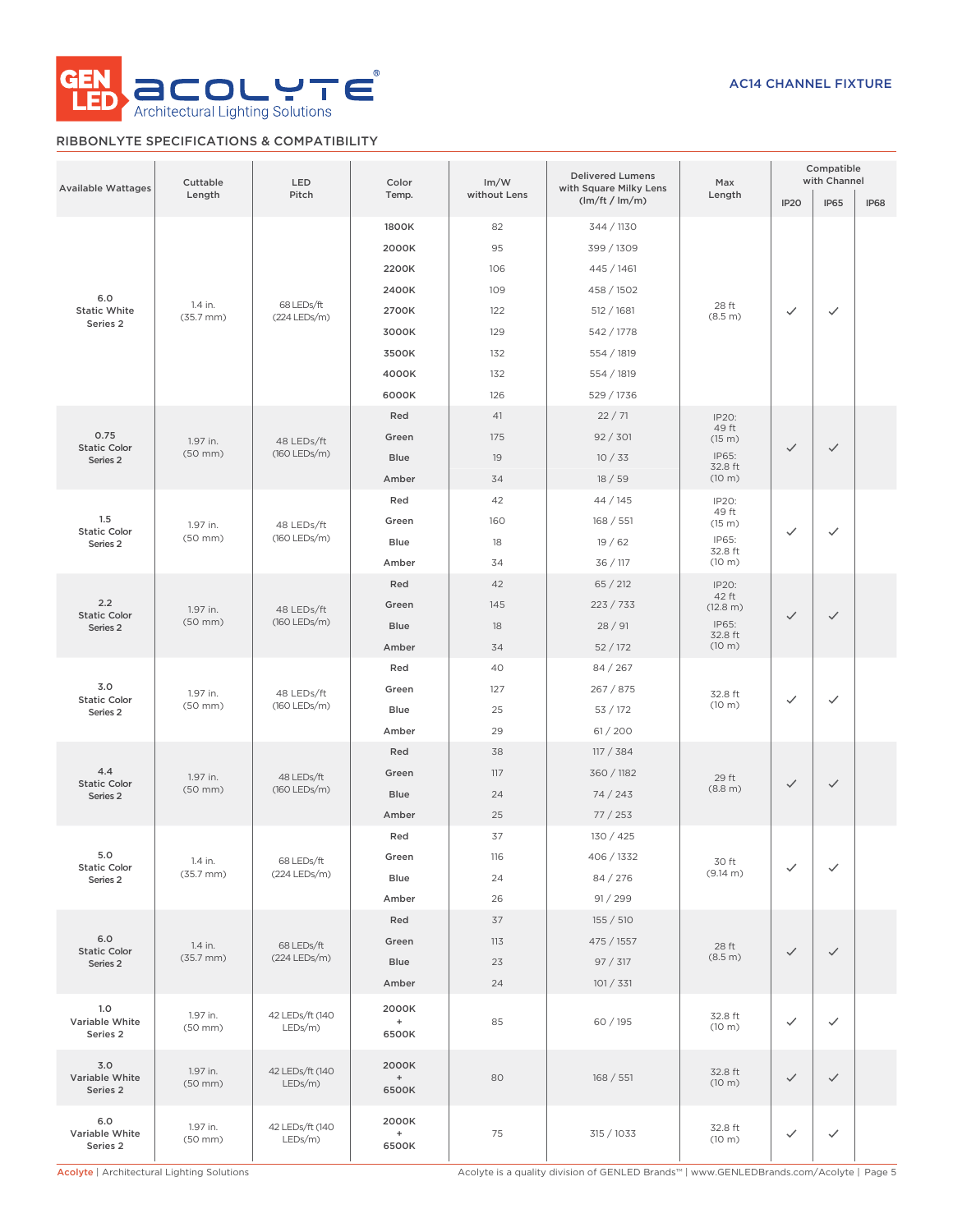

# RIBBONLYTE SPECIFICATIONS & COMPATIBILITY

| Available          | Cuttable                           | LED                         | Color                     | Im/W         | <b>Delivered Lumens</b><br>with Square Milky Lens | Max                                | Compatible<br>with Channel |              |             |
|--------------------|------------------------------------|-----------------------------|---------------------------|--------------|---------------------------------------------------|------------------------------------|----------------------------|--------------|-------------|
| Wattages           | Length                             | Pitch                       | Temp.                     | without Lens | (lm/ft / lm/m)                                    | Length                             | IP <sub>20</sub>           | <b>IP65</b>  | <b>IP68</b> |
| 2.2<br><b>RGB</b>  | 6.55 in.<br>$(166.4 \, \text{mm})$ | 9 LEDs/ft<br>$(30$ LEDs/m)  | <b>RGB</b>                | 37           | 57 / 187                                          | 19 ft 7.9 in.<br>(6 <sub>m</sub> ) | $\checkmark$               | $\checkmark$ |             |
| 4.4<br><b>RGB</b>  | 3.94 in.<br>$(100 \, \text{mm})$   | 18 LEDs/ft<br>$(60$ LEDs/m) | <b>RGB</b>                | 37           | 57/187                                            | 19 ft 7.9 in.<br>(6 <sub>m</sub> ) | $\checkmark$               | $\checkmark$ |             |
| 8.8<br><b>RGB</b>  | 1.97 in.<br>$(50$ mm $)$           | 18 LEDs/ft<br>$(60$ LEDs/m) | <b>RGB</b>                | 37           | 228 / 748                                         | 19 ft 7.9 in.<br>(6 <sub>m</sub> ) | $\checkmark$               | $\checkmark$ |             |
| 4.4<br><b>RGB</b>  | 6.55 in.<br>$(166.4 \, \text{mm})$ | 18 LEDs/ft<br>$(60$ LEDs/m) | <b>RGBW</b>               | 65           | 57/187                                            | 19 ft 7.9 in.<br>(6 <sub>m</sub> ) | $\checkmark$               | $\checkmark$ |             |
| 4.4<br><b>RGBA</b> | 6.55 in.<br>$(166.4 \, \text{mm})$ | 18 LEDs/ft<br>$(60$ LEDs/m) | <b>RGBA</b>               | 33           | 200/657                                           | 19 ft 7.9 in.<br>(6 <sub>m</sub> ) | $\checkmark$               | $\checkmark$ |             |
| 5.5<br>4-in-1 RGBW | 3.94 in.<br>$(100 \, \text{mm})$   | 18 LEDs/ft<br>$(60$ LEDs/m) | <b>RGBW</b>               | 51           | 196 / 644                                         | 19 ft 7.9 in.<br>(6 <sub>m</sub> ) | $\checkmark$               | $\checkmark$ |             |
| 5.5<br>4-in-1 RGBA | 3.94 in.<br>$(100 \, \text{mm})$   | 18 LEDs/ft<br>$(60$ LEDs/m) | <b>RGBA</b>               | 27           | 104 / 341                                         | 19 ft 7.9 in.<br>(6 <sub>m</sub> ) | $\checkmark$               | $\checkmark$ |             |
| 5.2<br>Warm Dim    | 3.94 in.<br>$(100 \, \text{mm})$   | 36 LEDs/ft<br>(120 LEDs/m)  | <b>WARM</b><br><b>DIM</b> | 55           | 200/657                                           | 16 ft 4 in.<br>(5 <sub>m</sub> )   | $\checkmark$               | $\checkmark$ |             |

# DIODE VISIBILITY CHART (Data below applies to installations with Milky lens only)

|                     |                                                   |                     | No Visible Diode = $N$           |                     |                     |                     |                            | With Visible Diode = Y |                                      |  |  |  |
|---------------------|---------------------------------------------------|---------------------|----------------------------------|---------------------|---------------------|---------------------|----------------------------|------------------------|--------------------------------------|--|--|--|
|                     | <b>Static White &amp; Static Color RibbonLyte</b> |                     | <b>Color Changing RibbonLyte</b> |                     |                     |                     |                            |                        |                                      |  |  |  |
| 0.75/1.5/2.2        | 3.0/4.4                                           | 5.0/6.0             | 2.2<br><b>RGB</b>                | 4.4<br><b>RGB</b>   | 8.8<br><b>RGB</b>   | 4.4<br>RGBW/A       | 5.5<br>$4$ -in-1<br>RGBW/A | Warm Dim               | <b>Variable White</b>                |  |  |  |
| IP20<br><b>IP65</b> | IP20<br><b>IP65</b>                               | IP20<br><b>IP65</b> | IP20<br><b>IP65</b>              | IP20<br><b>IP65</b> | IP20<br><b>IP65</b> | IP20<br><b>IP65</b> | IP20<br><b>IP65</b>        | IP20<br><b>IP65</b>    | IP2O<br><b>IP65</b><br>$\mathsf{IP}$ |  |  |  |
| N                   | N                                                 | N                   | N                                | N                   | N                   | N                   | N                          | N                      | N                                    |  |  |  |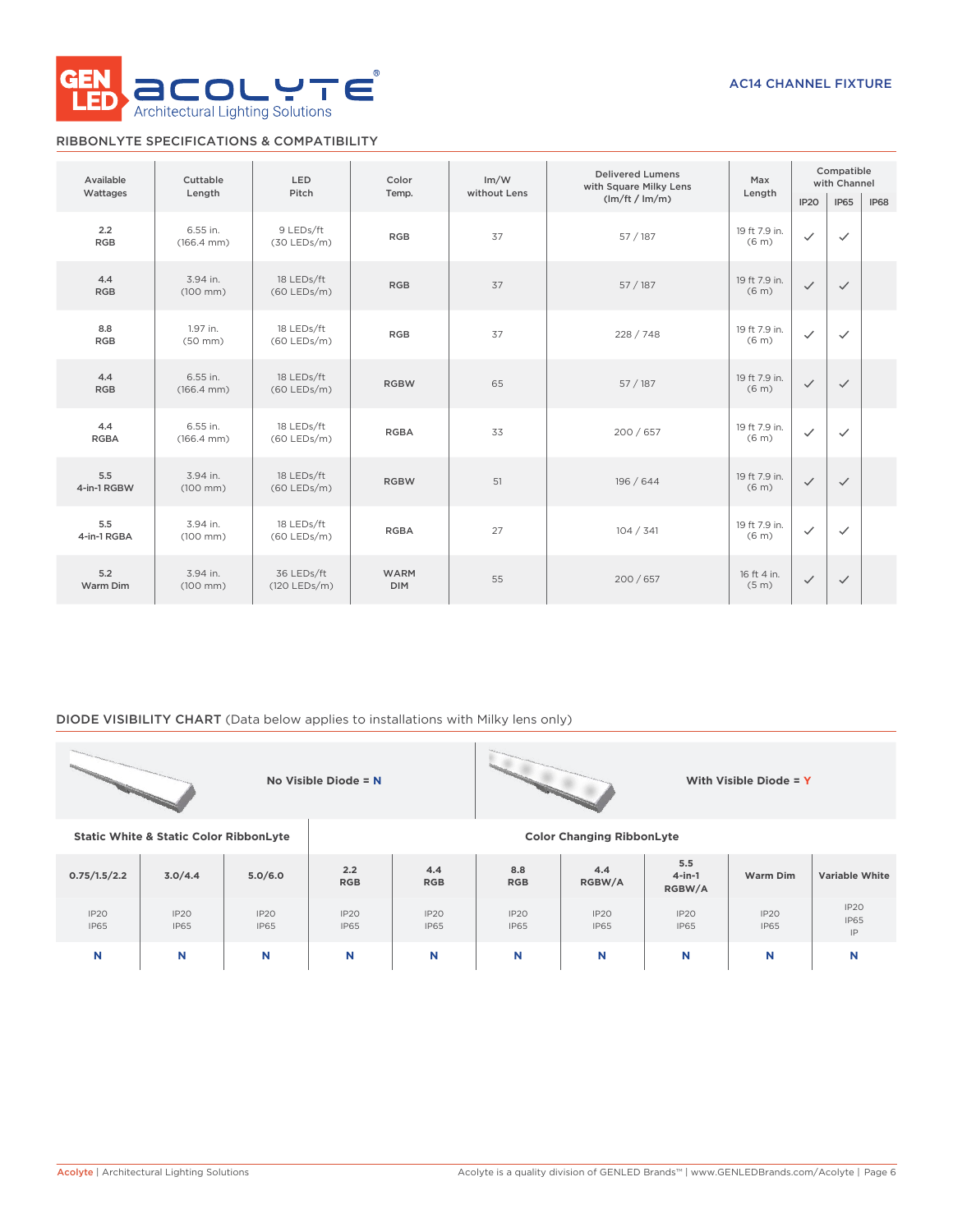

# AVAILABLE DRIVERS

## NON-DIMMING ELECTRONIC DRIVERS LUTRON HI-LUME DRIVERS

30W, 60W, 96W Non-Dimming Electronic Class 2 Drivers

Part No.: • DRVW2430 (30 Watt) • DRVW2460 (60 Watt) • DRVW2496 (96 Watt)

Output Voltage: 24 V Voltage Range: 120-277 VAC IP Rating: Dry or Damp UL Listed





### 60W, 96W, 150W, 300W ELV/MLV Dimmable Drivers

Part No.:

- DRVW2460ELVMLV (60 Watt)
- DRVW2496ELVMLV (96 Watt)
- DRVW24150ELVMLV (150 Watt) • DRVW24300ELVMLV (300 Watt)

Line Voltage Dimmable Drivers Output Voltage: 24 V Voltage Range: 100-277 VAC IP Rating: IP67 Dimmable UL, CE, and CSA Listed



240W, 320W Non-Dimming Electronic Drivers

Part No.: • DRVW24240 (240 Watt) • DRVW24320 (320 Watt)

Output Voltage: 24 V Voltage Range: 90-305 VAC IP Rating: Dry or Damp UL Recognized

LUTRON Skylark Contour Dimmer

• 30 mA max control current • Available in white finish

Part No.: TRIDIMSKY Width: 2.94 in (75 mm) Length: 4.69 in (120 mm) Depth: 0.30 in (7.6 mm) • Single pole and 3-way versions • Compatible with Acolyte MLV drivers • Slide adjusts brightness and On/Off control



40W Lutron Hi-Lume 1% Dimming Class 2 Drivers

Part No.: • DRVLUT24403W (40 Watt, 3-wire) • DRVLUT24402W (40 Watt, 2-wire)

Output Voltage: 24 V Voltage Range: 120-277 VAC (3-wire model) or 120V (2-wire model) IP Rating: Dry or Damp Dimmable using 2-wire forward phase, 3-wire+G or digital EcoSystem UL Listed



#### LUTRON NOVA-T Dimmer

Part No.: TRIDIMNOVA Width: 2.75 in (70 mm) Length: 4.56 in (116 mm) Depth: 0.30 in (7.6 mm)

• Slide adjusts brightness and On/Off control

- 30 mA max control current
- Available in white finish



### LUTRON DIVA Dimmer

Part No.: TRIDIMDIVA (With Locator Light) TRIDIMDIVAL Width: 2.94 in (75 mm) Length: 4.69 in (120 mm) Depth: 0.30 in (7.6 mm)

- Large paddle switch with a captive linear-slide dimmer
- 30 mA max control current
- Available in white finish
- Available with locator light which glows green when the switch is off

Note: For more options, please reference the Optional Dimmer List on Acolyte product website page.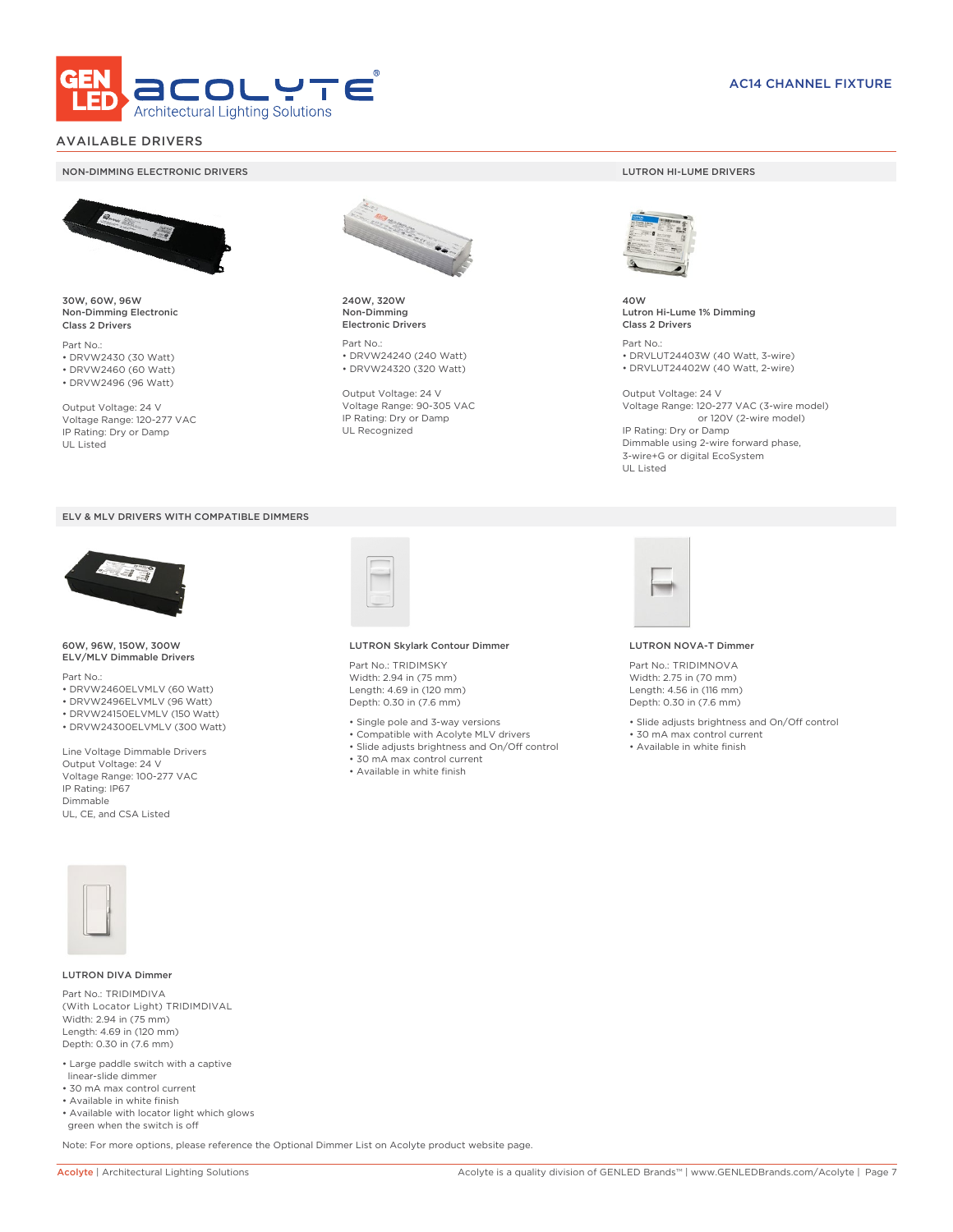

## AVAILABLE DRIVERS / CONTROLLERS AND DIMMING OPTIONS / WIRE GAUGE CHART

## 0-10V DRIVERS AND DIMMERS **DIMMING MODULE**



0-10V Dimmable Waterproof Drivers

96W Part No.: DRVW249610P 288W Part No.: DRVW2428810P Output Voltage: 24 V (+/- 0.5V) Voltage Range: 100-277 VAC Environmental Rating: UL Wet Location UL Listed



# LUTRON DIVA Dimmer

Part No.: LVDIMDIVA Width: 2.94 in (75 mm) Length: 4.69 in (120 mm) Depth: 0.30 in (7.6 mm)

- Compatible with 0-10 V Dimming Module
- Large paddle switch with a captive
- linear-slide dimmer
- 30 mA max control current
- Available in white finish

### DMX CONTROLLER AND PART NUMBER - FOR COLOR CHANGING VERSIONS



GLASS TOUCH WALL CONTROLLER Part Number: AWCRGBWW AWCVWW



4 CHANNEL WATERPROOF DMX INTERFACE Part Number: DMXINFWLCD4



1 ZONE WALL CONTROLLER Part Number: DMXCTRLG



5 CHANNEL DMX INTERFACE Part Number: DMXINFLCD5



## LUTRON NOVA-T Dimmer

Part No.: LVDIMNOVA Width: 2.75 in (70 mm) Length: 4.56 in (116 mm) Depth: 0.30 in (7.6 mm)

- Compatible with 0-10 V Dimming Module
- Slide adjusts brightness and On/Off control
- 30 mA max control current • Available in white finish

## Variable White Dimming Module

Part No.: VWDIMMOD

• 1 dimming module required per 30 ft (9.1 m) • This product is only compatible with Variable White RibbonLyte, not Variable White Amber or Variable White Red. Works with any 0-10V dimmers to provide CCT change with one dimmer and brightness change with the other.

Note: Max length before additional power is introduced



5 ZONE WALL CONTROLLER Part Number: DMXCTRL



DMX OPTO SPLITTER Part Number: DMXOS8



10 ZONE WALL CONTROLLER Part Number: DMXCTRLD

| DRIVER AND RIBBONLYTE AT FULL LOAD |      |        |      |        |      |        |      |        |                |        |      |        |      |        |      |        |
|------------------------------------|------|--------|------|--------|------|--------|------|--------|----------------|--------|------|--------|------|--------|------|--------|
| Wattages                           | 30   |        | 60   |        | 96   |        | 150  |        | 200            |        | 240  |        | 300  |        | 320  |        |
| Wire<br>Gauge                      | Feet | Meters | Feet | Meters | Feet | Meters | Feet | Meters | Feet           | Meters | Feet | Meters | Feet | Meters | Feet | Meters |
|                                    |      |        |      |        |      |        |      |        |                |        |      |        |      |        |      |        |
| <b>24 AWG</b>                      | 14   | 4.27   | 9    | 2.74   | 5.5  | 1.68   | 3.75 | 1.14   | 2.75           | 0.84   | 2.25 | 0.69   | 1.75 | 0.53   | 1.75 | 0.53   |
| 22 AWG                             | 22   | 6.71   | 14   | 4.27   | 9    | 2.74   | 5.75 | 1.75   | 4.5            | 1.37   | 3.5  | 1.07   | 2.75 | 0.84   | 2.75 | 0.84   |
| 20 AWG                             | 35   | 10.67  | 23   | 7.01   | 14   | 4.27   | 9    | 2.74   | $\overline{7}$ | 2.13   | 5.75 | 1.75   | 4.5  | 1.37   | 4.25 | 1.30   |
| <b>18 AWG</b>                      | 56   | 17.07  | 37   | 11.28  | 23   | 7.01   | 15   | 4.57   | 11             | 3.35   | 9    | 2.74   | 7.5  | 2.29   | 7    | 2.13   |
| <b>16 AWG</b>                      | 90   | 27.44  | 60   | 18.29  | 37   | 11.28  | 24   | 7.32   | 18             | 5.49   | 15   | 4.57   | 12   | 3.66   | 11   | 3.35   |
| <b>14 AWG</b>                      | 142  | 43.29  | 95   | 28.96  | 59   | 17.99  | 38   | 11.59  | 28             | 8.54   | 23   | 7.01   | 19   | 5.79   | 17   | 5.18   |
| <b>12 AWG</b>                      | 226  | 68.90  | 151  | 46.04  | 94   | 28.66  | 60   | 18.29  | 45             | 13.72  | 37   | 11.28  | 30   | 9.15   | 28   | 8.54   |
| <b>10 AWG</b>                      | 360  | 109.76 | 240  | 73.17  | 150  | 45.73  | 96   | 29.27  | 72             | 21.95  | 60   | 18.29  | 48   | 14.63  | 45   | 13.72  |
| 8 AWG                              | 574  | 175.00 | 381  | 116.16 | 239  | 72.87  | 153  | 46.65  | 115            | 35.06  | 95   | 28.96  | 76   | 23.17  | 71   | 21.65  |